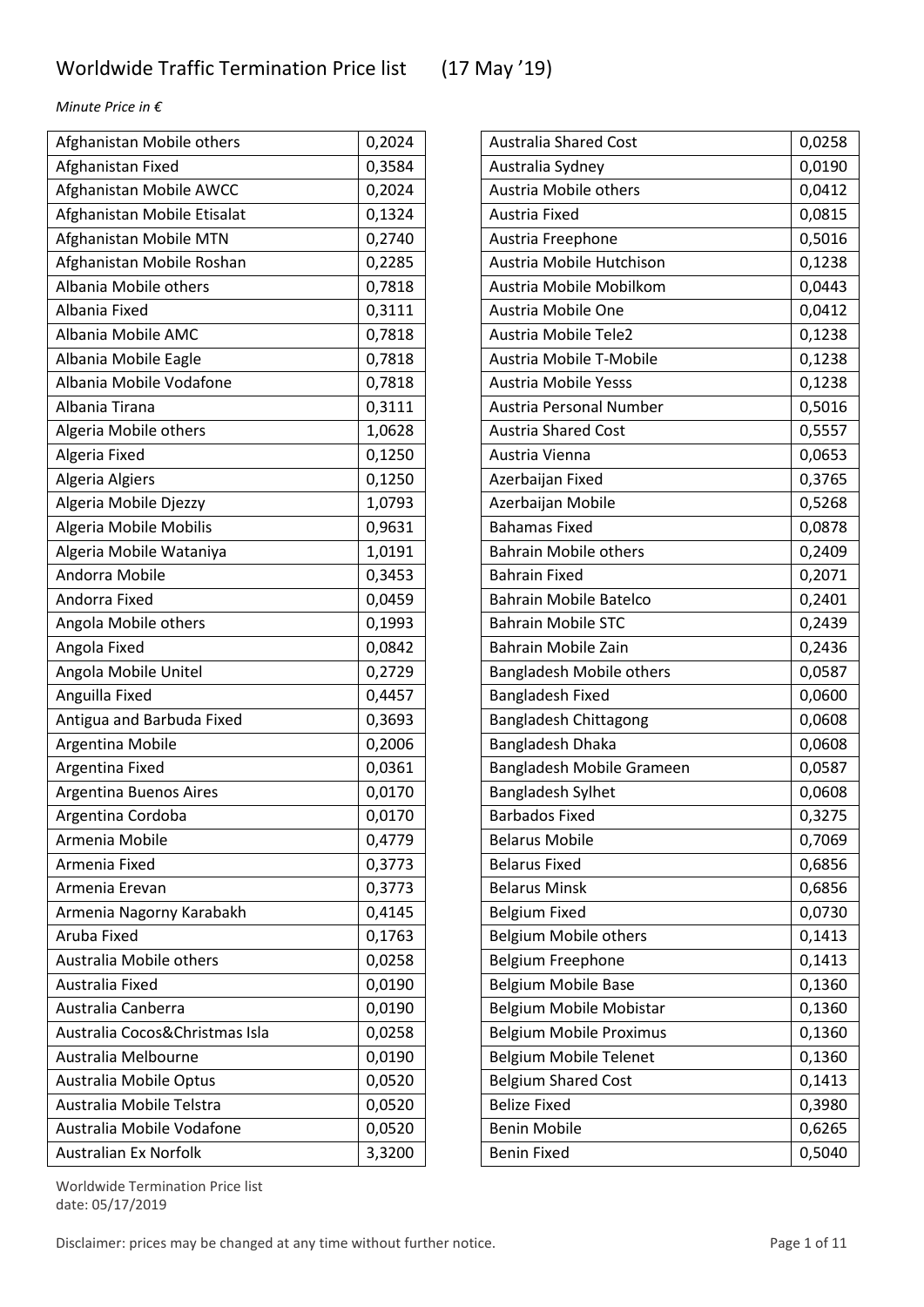| <b>Bermuda Fixed</b>               | 0,0605 |
|------------------------------------|--------|
| <b>Bhutan Fixed</b>                | 0,1253 |
| <b>Bolivia Mobile others</b>       | 0,2998 |
| <b>Bolivia Fixed</b>               | 0,3888 |
| <b>Bolivia Cochabamba</b>          | 0,1986 |
| <b>Bolivia Mobile Entel</b>        | 0,3009 |
| <b>Bolivia Mobile Telecel</b>      | 0,2998 |
| <b>Bolivia Santa Cruz</b>          | 0,1964 |
| Bosnia Herzegovina Mobile others   | 0,6719 |
| Bosnia Herzegovina Fixed           | 0,3156 |
| Bosnia Herzegovina HPT             | 0,3287 |
| Bosnia Herzegovina Mobile BH       | 0,6144 |
| Bosnia Herzegovina Mobile HPT      | 0,6686 |
| Bosnia Herzegovina Mobile Srps     | 0,6719 |
| Bosnia Herzegovina Srpske          | 0,3226 |
| <b>Botswana Fixed</b>              | 0,2028 |
| Botswana Mobile Mascom             | 0,3808 |
| <b>Botswana Mobile Orange</b>      | 0,4486 |
| <b>Botswana Mobile Others</b>      | 0,3059 |
| <b>Brazil Mobile</b>               | 0,0398 |
| <b>Brazil Fixed</b>                | 0,0170 |
| <b>Brazil Belo Horizonte</b>       | 0,0170 |
| Brazil Brasilia                    | 0,0170 |
| <b>Brazil Campinas</b>             | 0,0170 |
| Brazil Rio de Janeiro              | 0,0170 |
| <b>Brazil Sao Paulo</b>            | 0,0170 |
| Brunei Darussalam Mobile           | 0,0582 |
| Brunei Darussalam Fixed            | 0,0580 |
| <b>Bulgaria Mobile others</b>      | 0,5283 |
| <b>Bulgaria Fixed</b>              | 0,0410 |
| <b>Bulgaria Mobile BTC</b>         | 0,7114 |
| <b>Bulgaria Mobile Globul</b>      | 0,7089 |
| <b>Bulgaria Mobile Mobitel</b>     | 0,5968 |
| <b>Bulgaria Sofia</b>              | 0,1570 |
| <b>Burkina Faso Mobile others</b>  | 0,7125 |
| <b>Burkina Faso Fixed</b>          | 0,4204 |
| <b>Burkina Faso Mobile Celtel</b>  | 0,7010 |
| <b>Burkina Faso Mobile Telecel</b> | 0,7010 |
| <b>Burundi Mobile others</b>       | 1,0146 |
| Burundi Fixed                      | 0,9736 |
| <b>Burundi Mobile Onatel</b>       | 1,0146 |
| Burundi Mobile Ucom                | 1,0146 |
| Cambodia Mobile                    | 0,1005 |

| Cambodia Fixed                 | 0,1035 |
|--------------------------------|--------|
| Cameroon Fixed                 | 0,2213 |
| <b>Cameroon Mobile MTN</b>     | 0,6316 |
| Cameroon Mobile Orange         | 0,6719 |
| Canada Fixed                   | 0,0170 |
| Canada Mobile                  | 0,0170 |
| Canada Rural                   | 0,0170 |
| Cape Verde Fixed               | 0,3540 |
| Cape Verde Mobile              | 0,4950 |
| Cayman Islands Fixed           | 0,2227 |
| <b>Central Africa Fixed</b>    | 0,8272 |
| <b>Central Africa Mobile</b>   | 0,8272 |
| <b>Chad Fixed</b>              | 1,0123 |
| <b>Chad Mobile Celtel</b>      | 1,0280 |
| Chad Mobile Millicom           | 1,0123 |
| <b>Chad Mobile Others</b>      | 1,5030 |
| Chile Mobile                   | 0,0535 |
| <b>Chile Fixed</b>             | 0,0200 |
| Chile Easter Island            | 0,0200 |
| Chile Santiago                 | 0,0170 |
| China Mobile                   | 0,0291 |
| China Fixed                    | 0,0179 |
| China Beijing                  | 0,0265 |
| China Guangzhou                | 0,0179 |
| China Shanghai                 | 0,0265 |
| China Shenzhen                 | 0,0179 |
| Colombia Mobile others         | 0,0302 |
| Colombia Fixed                 | 0,0435 |
| Colombia Armenia               | 0,0412 |
| Colombia Barranquilla          | 0,0412 |
| Colombia Bogota                | 0,0395 |
| Colombia Cali                  | 0,0410 |
| Colombia Medellin              | 0,0394 |
| Colombia Mobile Comcel         | 0,0170 |
| Colombia Mobile Movistar       | 0,0170 |
| Colombia Mobile Ola            | 0,0219 |
| Colombia Pereira               | 0,0414 |
| <b>Comoros Mobile</b>          | 0,8115 |
| <b>Comoros Fixed</b>           | 0,7063 |
| Congo (Republic) Mobile Celtel | 0,9708 |
| Congo (Republic) Mobile MTN    | 0,7883 |
| Congo (Republic) Mobile others | 0,9498 |
| Congo (Republic) Fixed         | 0,8133 |

Worldwide Termination Price list date: 05/17/2019

Disclaimer: prices may be changed at any time without further notice. Page 2 of 11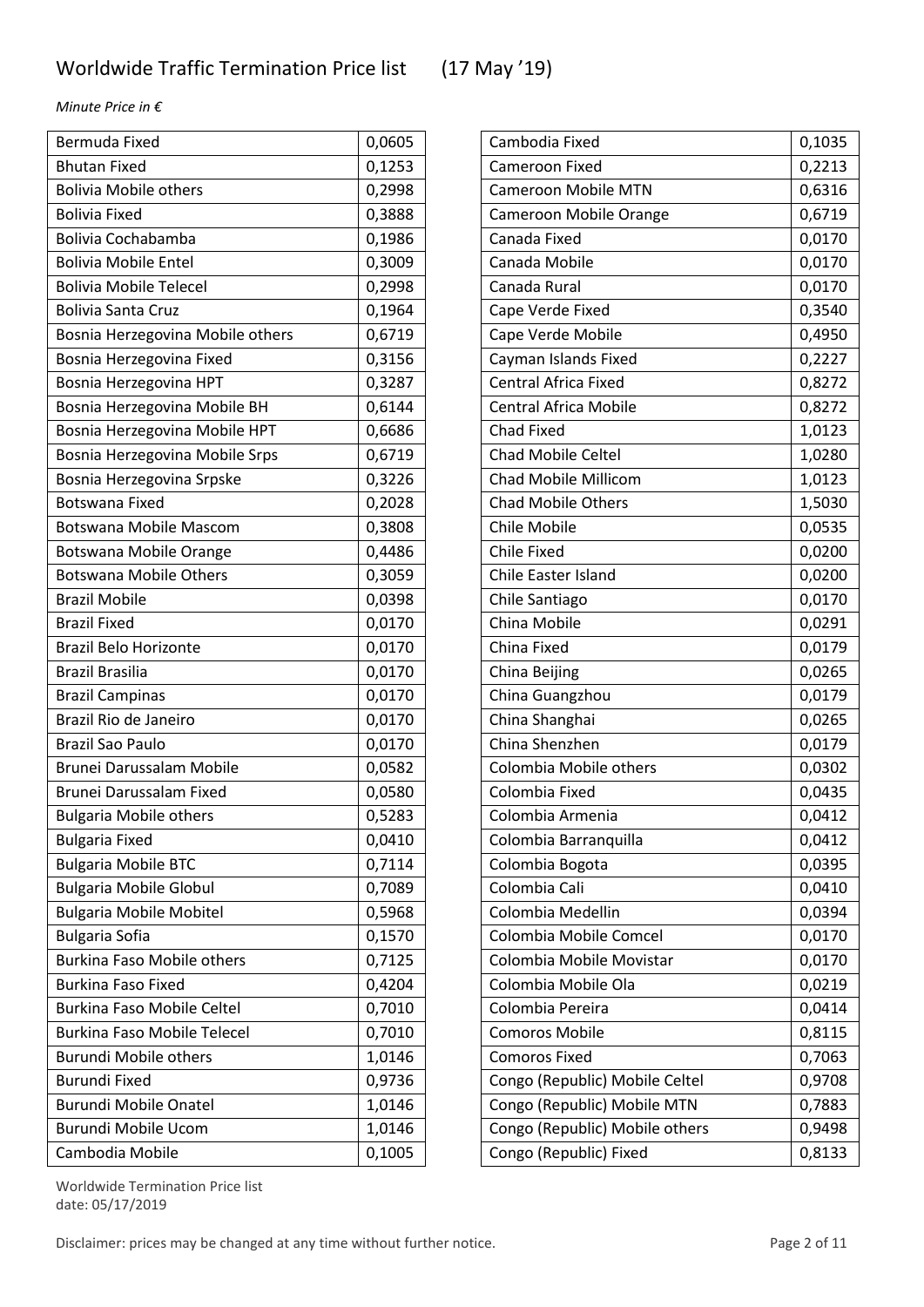| Congo Dem Rep Fixed            | 0,6705 |
|--------------------------------|--------|
| Congo Dem Rep Mobile Celtel    | 0,7646 |
| Congo Dem Rep Mobile Others    | 0,6750 |
| Congo Dem Rep Mobile SAIT      | 0,7646 |
| Congo Dem Rep Mobile Vodacom   | 0,7646 |
| <b>Cook Islands Mobile</b>     | 1,7128 |
| Cook Islands Fixed             | 1,7128 |
| Costa Rica Mobile              | 0,1380 |
| Costa Rica Fixed               | 0,0382 |
| Cote d'Ivoire Fixed            | 0,5696 |
| Cote d'Ivoire Abidjan          | 0,6630 |
| Cote d'Ivoire Mobile Comium    | 0,6630 |
| Cote d'Ivoire Mobile Moov      | 0,6540 |
| Cote d'Ivoire Mobile MTN       | 0,6630 |
| Cote d'Ivoire Mobile Orange    | 0,7138 |
| Cote d'Ivoire Mobile Others    | 0,6514 |
| Croatia Fixed                  | 0,1517 |
| Croatia Mobile Tele2           | 0,5182 |
| Croatia Mobile T Mobile        | 0,5182 |
| Croatia Mobile VIP NET         | 0,5808 |
| Cuba Mobile                    | 1,2766 |
| Cuba Fixed                     | 1,2766 |
| Cuba Guantanamo Bay            | 1,2766 |
| <b>Cyprus Mobile</b>           | 0,1981 |
| <b>Cyprus Fixed</b>            | 0,0930 |
| Czech Republic Mobile others   | 0,1027 |
| <b>Czech Republic Fixed</b>    | 0,0459 |
| Czech Republic Mobile O2       | 0,1027 |
| Czech Republic Mobile T-Mobile | 0,0625 |
| Czech Republic Mobile Vodafone | 0,1027 |
| <b>Czech Republic Prague</b>   | 0,0432 |
| Denmark Mobile others          | 0,0262 |
| Denmark Fixed                  | 0,0170 |
| Denmark Freephone              | 0,0307 |
| Denmark Mobile Sonofon         | 0,0254 |
| <b>Denmark Mobile TDC</b>      | 0,0259 |
| Denmark Mobile Telia           | 0,0254 |
| Diego Garcia Fixed             | 2,2307 |
| Djibouti Fixed                 | 0,6043 |
| Djibouti Mobile                | 0,6009 |
| Dominica Fixed                 | 0,3763 |
| Dominican Republic Mobile      | 0,1861 |
| Dominican Republic Fixed       | 0,0681 |

| <b>East Timor Fixed</b>         | 0,5177 |
|---------------------------------|--------|
| <b>Ecuador Mobile others</b>    | 0,3812 |
| <b>Ecuador Fixed</b>            | 0,2433 |
| <b>Ecuador Cuenca</b>           | 0,2262 |
| <b>Ecuador Guayaquil</b>        | 0,2433 |
| <b>Ecuador Mobile BellSouth</b> | 0,3464 |
| <b>Ecuador Mobile Porta</b>     | 0,3769 |
| <b>Ecuador Quito</b>            | 0,2433 |
| Egypt Mobile others             | 0,1926 |
| <b>Egypt Fixed</b>              | 0,1680 |
| <b>Egypt Cairo</b>              | 0,1680 |
| Egypt Mobile Mobinil            | 0,2293 |
| <b>Egypt Mobile Vodafone</b>    | 0,2296 |
| El Salvador Mobile others       | 0,2625 |
| <b>El Salvador Fixed</b>        | 0,2526 |
| El Salvador Mobile CTE          | 0,2099 |
| El Salvador Mobile Digicel      | 0,2155 |
| El Salvador Mobile Telefonica   | 0,2063 |
| El Salvador Mobile Telemovil    | 0,2112 |
| <b>Equatorial Guinea Fixed</b>  | 0,8295 |
| Eritrea Fixed                   | 0,4143 |
| Eritrea Mobile                  | 0,4143 |
| <b>Estonia Mobile others</b>    | 0,6071 |
| Estonia Fixed                   | 0,0231 |
| Estonia Mobile Elisa            | 0,3618 |
| <b>Estonia Mobile EMT</b>       | 0,8134 |
| Estonia Mobile Tele2            | 0,3618 |
| <b>Estonia Tallinn</b>          | 0,0231 |
| Ethiopia Mobile others          | 0,4278 |
| Ethiopia Fixed                  | 0,4148 |
| Ethiopia Addis Ababa            | 0,4148 |
| Ethiopia Mobile Addis Ababa     | 0,4278 |
| <b>Faroe Islands Fixed</b>      | 0,0430 |
| Fiji Fixed                      | 0,5201 |
| <b>Finland Mobile others</b>    | 0,1246 |
| <b>Finland Fixed</b>            | 0,1479 |
| <b>Finland Helsinki</b>         | 0,1268 |
| <b>Finland Mobile Elisa</b>     | 0,0382 |
| <b>Finland Mobile Sonera</b>    | 0,0382 |
| <b>Finland Personal Number</b>  | 0,8248 |
| France Mobile others            | 0,0578 |
| <b>France Fixed</b>             | 0,0170 |
| <b>France Mobile Bouygues</b>   | 0,0713 |

Worldwide Termination Price list date: 05/17/2019

Disclaimer: prices may be changed at any time without further notice. Page 3 of 11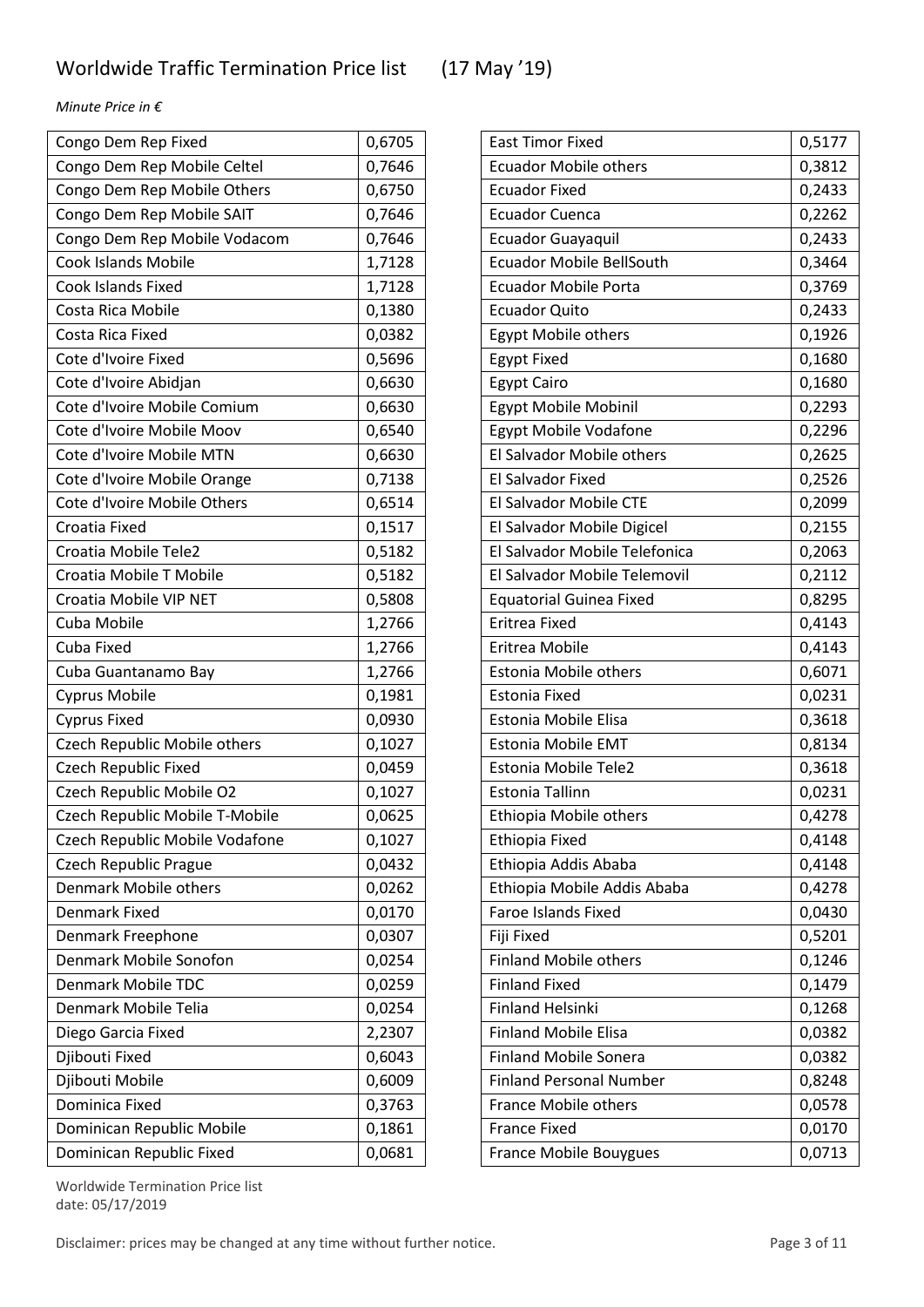ř.

*Minute Price in €*

| <b>France Mobile Free</b>      | 0,0612 |
|--------------------------------|--------|
| France Mobile Globalstar       | 0,1517 |
| France Mobile Orange           | 0,1187 |
| France Mobile SFR              | 0,1187 |
| <b>France Paris</b>            | 0,0170 |
| <b>France Personal Number</b>  | 0,0170 |
| <b>France Shared Cost</b>      | 0,8759 |
| French Guiana Mobile           | 0,1281 |
| French Guiana Fixed            | 0,0211 |
| French Polynesia               | 0,4945 |
| <b>Gabon Fixed</b>             | 0,7503 |
| Gabon Mobile Azur              | 0,7775 |
| <b>Gabon Mobile Celtel</b>     | 0,7818 |
| <b>Gabon Mobile Libertis</b>   | 0,7775 |
| <b>Gabon Mobile Telecel</b>    | 0,7775 |
| Gambia Mobile others           | 1,1571 |
| Gambia Fixed                   | 1,1571 |
| Gambia Mobile Africell         | 1,1571 |
| Gambia Mobile Comium           | 1,1571 |
| Georgia Mobile                 | 0,5151 |
| Georgia Fixed                  | 0,3004 |
| Georgia Abkhasia               | 0,3031 |
| Georgia Tbilisi                | 0,2961 |
| <b>Germany Mobile others</b>   | 0,0471 |
| <b>Germany Fixed</b>           | 0,0170 |
| <b>Germany Freephone</b>       | 0,0170 |
| <b>Germany Mobile EPlus</b>    | 0,0378 |
| Germany Mobile O2              | 0,0378 |
| <b>Germany Mobile T-Mobile</b> | 0,0343 |
| Germany Mobile Vodafone        | 0,0343 |
| <b>Germany Personal Number</b> | 0,0170 |
| <b>Germany Shared Cost</b>     | 0,0170 |
| <b>Ghana Mobile others</b>     | 0,4572 |
| <b>Ghana Fixed</b>             | 0,4591 |
| Ghana Accra                    | 0,4589 |
| <b>Ghana Mobile Mobiltel</b>   | 0,4819 |
| <b>Ghana Mobile MTN</b>        | 0,5039 |
| Ghana Mobile Vodafone          | 0,4502 |
| Gibraltar Mobile               | 0,2804 |
| <b>Gibraltar Fixed</b>         | 0,0689 |
| <b>Greece Mobile others</b>    | 0,1617 |
| <b>Greece Fixed</b>            | 0,0317 |
| Greece Athens                  | 0,0468 |

| <b>Greece Mobile Vodafone</b><br>0,1413<br>0,1617<br><b>Greece Mobile Wind</b><br>0,0317<br><b>Greece Thessaloniki</b><br><b>Greenland Mobile</b><br>0,0985<br><b>Greenland Fixed</b><br>0,0985<br>0,4233<br>Grenada Mobile<br>Grenada Fixed<br>0,4140<br><b>Guadeloupe Fixed</b><br>0,0208<br>0,1345<br><b>Guadeloupe Mobile Digicel</b><br><b>Guadeloupe Mobile Orange</b><br>0,1345<br><b>Guadeloupe Mobile Others</b><br>0,1345<br><b>Guam Fixed</b><br>0,0309<br>Guatemala Mobile others<br>0,2502<br>0,2432<br>Guatemala Fixed<br><b>Guatemala Mobile Comcel</b><br>0,2436<br><b>Guatemala Mobile PCS</b><br>0,2099<br>Guatemala Mobile Telefonica<br>0,2643<br>Guinea Mobile<br>0,9154<br>Guinea Fixed<br>0,8337<br>0,9138<br>Guinea Bissau Fixed<br>Guinea Bissau Mobile Guinetel<br>0,9115<br>0,9900<br><b>Guinea Bissau Mobile MTN</b><br>0,9115<br>Guinea Bissau Mobile Orange<br>Guinea Mobile Cellcom<br>0,8251<br>0,7324<br><b>Guinea Mobile MTN</b><br>0,8041<br>Guinea Mobile Orange<br>Guinea Mobile Sotelguy<br>0,8251<br>0,4232<br>Guyana Fixed<br>Haiti Mobile others<br>0,8127<br>0,6774<br>Haiti Fixed<br>Haiti Mobile Comcel<br>0,9608<br>Haiti Mobile Digicel<br>0,9608<br>Haiti Mobile Haitel<br>0,8127<br>0,3141<br>Honduras Mobile others<br><b>Honduras Fixed</b><br>0,2416<br>0,3045<br>Honduras Mobile Celtel<br>Honduras Mobile Digicel<br>0,2497<br>0,2552<br>Honduras Mobile Megatel<br>Hong Kong Mobile<br>0,0446<br>Hong Kong Fixed<br>0,0323<br>0,0170<br><b>Hungary Fixed</b><br>Hungary Budapest<br>0,0170 | <b>Greece Mobile Cosmote</b> | 0,1570 |
|--------------------------------------------------------------------------------------------------------------------------------------------------------------------------------------------------------------------------------------------------------------------------------------------------------------------------------------------------------------------------------------------------------------------------------------------------------------------------------------------------------------------------------------------------------------------------------------------------------------------------------------------------------------------------------------------------------------------------------------------------------------------------------------------------------------------------------------------------------------------------------------------------------------------------------------------------------------------------------------------------------------------------------------------------------------------------------------------------------------------------------------------------------------------------------------------------------------------------------------------------------------------------------------------------------------------------------------------------------------------------------------------------------------------------------------------------------------------------------------------------------------------------------------------------|------------------------------|--------|
|                                                                                                                                                                                                                                                                                                                                                                                                                                                                                                                                                                                                                                                                                                                                                                                                                                                                                                                                                                                                                                                                                                                                                                                                                                                                                                                                                                                                                                                                                                                                                  |                              |        |
|                                                                                                                                                                                                                                                                                                                                                                                                                                                                                                                                                                                                                                                                                                                                                                                                                                                                                                                                                                                                                                                                                                                                                                                                                                                                                                                                                                                                                                                                                                                                                  |                              |        |
|                                                                                                                                                                                                                                                                                                                                                                                                                                                                                                                                                                                                                                                                                                                                                                                                                                                                                                                                                                                                                                                                                                                                                                                                                                                                                                                                                                                                                                                                                                                                                  |                              |        |
|                                                                                                                                                                                                                                                                                                                                                                                                                                                                                                                                                                                                                                                                                                                                                                                                                                                                                                                                                                                                                                                                                                                                                                                                                                                                                                                                                                                                                                                                                                                                                  |                              |        |
|                                                                                                                                                                                                                                                                                                                                                                                                                                                                                                                                                                                                                                                                                                                                                                                                                                                                                                                                                                                                                                                                                                                                                                                                                                                                                                                                                                                                                                                                                                                                                  |                              |        |
|                                                                                                                                                                                                                                                                                                                                                                                                                                                                                                                                                                                                                                                                                                                                                                                                                                                                                                                                                                                                                                                                                                                                                                                                                                                                                                                                                                                                                                                                                                                                                  |                              |        |
|                                                                                                                                                                                                                                                                                                                                                                                                                                                                                                                                                                                                                                                                                                                                                                                                                                                                                                                                                                                                                                                                                                                                                                                                                                                                                                                                                                                                                                                                                                                                                  |                              |        |
|                                                                                                                                                                                                                                                                                                                                                                                                                                                                                                                                                                                                                                                                                                                                                                                                                                                                                                                                                                                                                                                                                                                                                                                                                                                                                                                                                                                                                                                                                                                                                  |                              |        |
|                                                                                                                                                                                                                                                                                                                                                                                                                                                                                                                                                                                                                                                                                                                                                                                                                                                                                                                                                                                                                                                                                                                                                                                                                                                                                                                                                                                                                                                                                                                                                  |                              |        |
|                                                                                                                                                                                                                                                                                                                                                                                                                                                                                                                                                                                                                                                                                                                                                                                                                                                                                                                                                                                                                                                                                                                                                                                                                                                                                                                                                                                                                                                                                                                                                  |                              |        |
|                                                                                                                                                                                                                                                                                                                                                                                                                                                                                                                                                                                                                                                                                                                                                                                                                                                                                                                                                                                                                                                                                                                                                                                                                                                                                                                                                                                                                                                                                                                                                  |                              |        |
|                                                                                                                                                                                                                                                                                                                                                                                                                                                                                                                                                                                                                                                                                                                                                                                                                                                                                                                                                                                                                                                                                                                                                                                                                                                                                                                                                                                                                                                                                                                                                  |                              |        |
|                                                                                                                                                                                                                                                                                                                                                                                                                                                                                                                                                                                                                                                                                                                                                                                                                                                                                                                                                                                                                                                                                                                                                                                                                                                                                                                                                                                                                                                                                                                                                  |                              |        |
|                                                                                                                                                                                                                                                                                                                                                                                                                                                                                                                                                                                                                                                                                                                                                                                                                                                                                                                                                                                                                                                                                                                                                                                                                                                                                                                                                                                                                                                                                                                                                  |                              |        |
|                                                                                                                                                                                                                                                                                                                                                                                                                                                                                                                                                                                                                                                                                                                                                                                                                                                                                                                                                                                                                                                                                                                                                                                                                                                                                                                                                                                                                                                                                                                                                  |                              |        |
|                                                                                                                                                                                                                                                                                                                                                                                                                                                                                                                                                                                                                                                                                                                                                                                                                                                                                                                                                                                                                                                                                                                                                                                                                                                                                                                                                                                                                                                                                                                                                  |                              |        |
|                                                                                                                                                                                                                                                                                                                                                                                                                                                                                                                                                                                                                                                                                                                                                                                                                                                                                                                                                                                                                                                                                                                                                                                                                                                                                                                                                                                                                                                                                                                                                  |                              |        |
|                                                                                                                                                                                                                                                                                                                                                                                                                                                                                                                                                                                                                                                                                                                                                                                                                                                                                                                                                                                                                                                                                                                                                                                                                                                                                                                                                                                                                                                                                                                                                  |                              |        |
|                                                                                                                                                                                                                                                                                                                                                                                                                                                                                                                                                                                                                                                                                                                                                                                                                                                                                                                                                                                                                                                                                                                                                                                                                                                                                                                                                                                                                                                                                                                                                  |                              |        |
|                                                                                                                                                                                                                                                                                                                                                                                                                                                                                                                                                                                                                                                                                                                                                                                                                                                                                                                                                                                                                                                                                                                                                                                                                                                                                                                                                                                                                                                                                                                                                  |                              |        |
|                                                                                                                                                                                                                                                                                                                                                                                                                                                                                                                                                                                                                                                                                                                                                                                                                                                                                                                                                                                                                                                                                                                                                                                                                                                                                                                                                                                                                                                                                                                                                  |                              |        |
|                                                                                                                                                                                                                                                                                                                                                                                                                                                                                                                                                                                                                                                                                                                                                                                                                                                                                                                                                                                                                                                                                                                                                                                                                                                                                                                                                                                                                                                                                                                                                  |                              |        |
|                                                                                                                                                                                                                                                                                                                                                                                                                                                                                                                                                                                                                                                                                                                                                                                                                                                                                                                                                                                                                                                                                                                                                                                                                                                                                                                                                                                                                                                                                                                                                  |                              |        |
|                                                                                                                                                                                                                                                                                                                                                                                                                                                                                                                                                                                                                                                                                                                                                                                                                                                                                                                                                                                                                                                                                                                                                                                                                                                                                                                                                                                                                                                                                                                                                  |                              |        |
|                                                                                                                                                                                                                                                                                                                                                                                                                                                                                                                                                                                                                                                                                                                                                                                                                                                                                                                                                                                                                                                                                                                                                                                                                                                                                                                                                                                                                                                                                                                                                  |                              |        |
|                                                                                                                                                                                                                                                                                                                                                                                                                                                                                                                                                                                                                                                                                                                                                                                                                                                                                                                                                                                                                                                                                                                                                                                                                                                                                                                                                                                                                                                                                                                                                  |                              |        |
|                                                                                                                                                                                                                                                                                                                                                                                                                                                                                                                                                                                                                                                                                                                                                                                                                                                                                                                                                                                                                                                                                                                                                                                                                                                                                                                                                                                                                                                                                                                                                  |                              |        |
|                                                                                                                                                                                                                                                                                                                                                                                                                                                                                                                                                                                                                                                                                                                                                                                                                                                                                                                                                                                                                                                                                                                                                                                                                                                                                                                                                                                                                                                                                                                                                  |                              |        |
|                                                                                                                                                                                                                                                                                                                                                                                                                                                                                                                                                                                                                                                                                                                                                                                                                                                                                                                                                                                                                                                                                                                                                                                                                                                                                                                                                                                                                                                                                                                                                  |                              |        |
|                                                                                                                                                                                                                                                                                                                                                                                                                                                                                                                                                                                                                                                                                                                                                                                                                                                                                                                                                                                                                                                                                                                                                                                                                                                                                                                                                                                                                                                                                                                                                  |                              |        |
|                                                                                                                                                                                                                                                                                                                                                                                                                                                                                                                                                                                                                                                                                                                                                                                                                                                                                                                                                                                                                                                                                                                                                                                                                                                                                                                                                                                                                                                                                                                                                  |                              |        |
|                                                                                                                                                                                                                                                                                                                                                                                                                                                                                                                                                                                                                                                                                                                                                                                                                                                                                                                                                                                                                                                                                                                                                                                                                                                                                                                                                                                                                                                                                                                                                  |                              |        |
|                                                                                                                                                                                                                                                                                                                                                                                                                                                                                                                                                                                                                                                                                                                                                                                                                                                                                                                                                                                                                                                                                                                                                                                                                                                                                                                                                                                                                                                                                                                                                  |                              |        |
|                                                                                                                                                                                                                                                                                                                                                                                                                                                                                                                                                                                                                                                                                                                                                                                                                                                                                                                                                                                                                                                                                                                                                                                                                                                                                                                                                                                                                                                                                                                                                  |                              |        |
|                                                                                                                                                                                                                                                                                                                                                                                                                                                                                                                                                                                                                                                                                                                                                                                                                                                                                                                                                                                                                                                                                                                                                                                                                                                                                                                                                                                                                                                                                                                                                  |                              |        |
|                                                                                                                                                                                                                                                                                                                                                                                                                                                                                                                                                                                                                                                                                                                                                                                                                                                                                                                                                                                                                                                                                                                                                                                                                                                                                                                                                                                                                                                                                                                                                  |                              |        |
|                                                                                                                                                                                                                                                                                                                                                                                                                                                                                                                                                                                                                                                                                                                                                                                                                                                                                                                                                                                                                                                                                                                                                                                                                                                                                                                                                                                                                                                                                                                                                  |                              |        |
|                                                                                                                                                                                                                                                                                                                                                                                                                                                                                                                                                                                                                                                                                                                                                                                                                                                                                                                                                                                                                                                                                                                                                                                                                                                                                                                                                                                                                                                                                                                                                  |                              |        |
|                                                                                                                                                                                                                                                                                                                                                                                                                                                                                                                                                                                                                                                                                                                                                                                                                                                                                                                                                                                                                                                                                                                                                                                                                                                                                                                                                                                                                                                                                                                                                  |                              |        |
|                                                                                                                                                                                                                                                                                                                                                                                                                                                                                                                                                                                                                                                                                                                                                                                                                                                                                                                                                                                                                                                                                                                                                                                                                                                                                                                                                                                                                                                                                                                                                  |                              |        |
|                                                                                                                                                                                                                                                                                                                                                                                                                                                                                                                                                                                                                                                                                                                                                                                                                                                                                                                                                                                                                                                                                                                                                                                                                                                                                                                                                                                                                                                                                                                                                  |                              |        |
|                                                                                                                                                                                                                                                                                                                                                                                                                                                                                                                                                                                                                                                                                                                                                                                                                                                                                                                                                                                                                                                                                                                                                                                                                                                                                                                                                                                                                                                                                                                                                  |                              |        |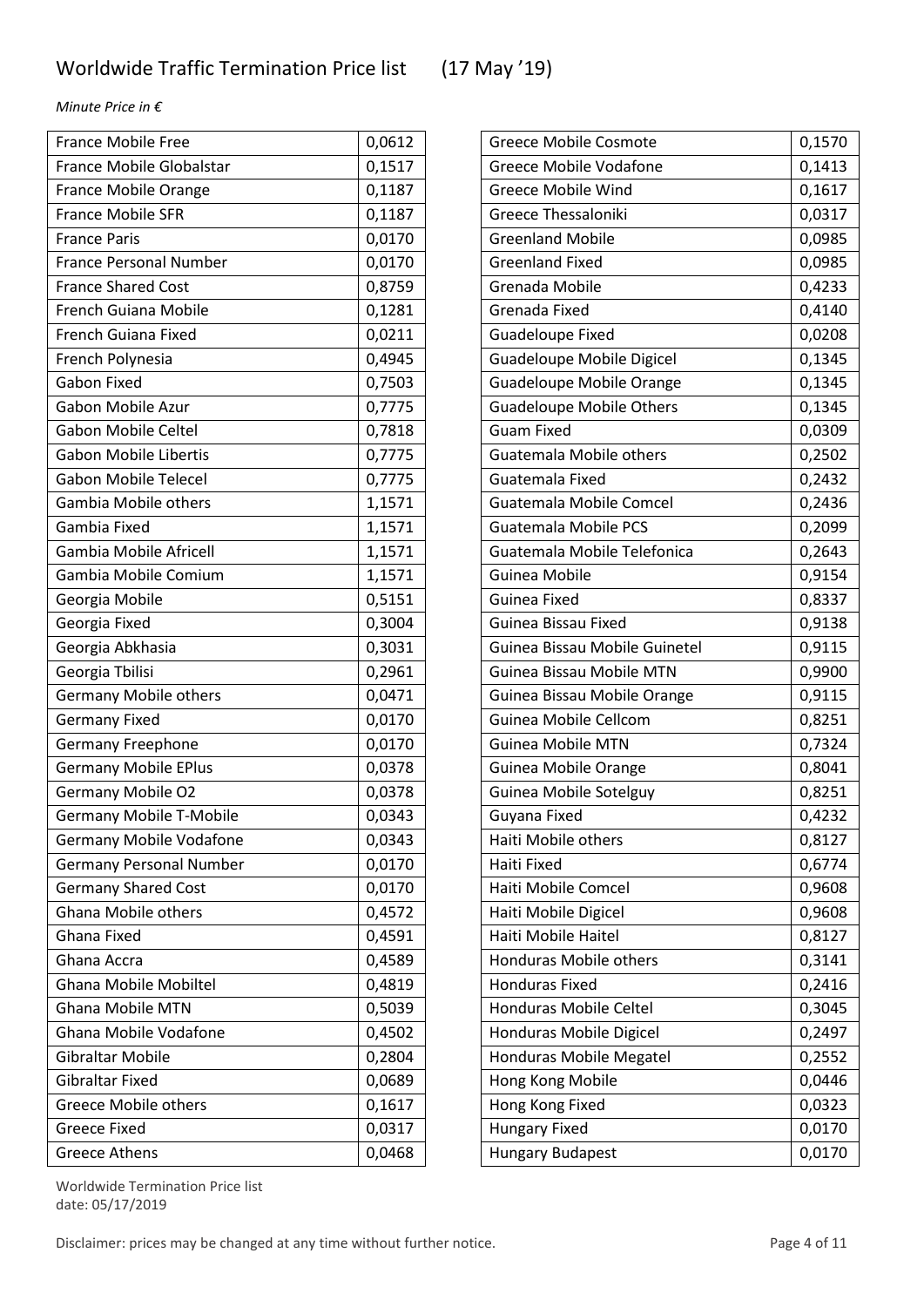| Hungary Mobile Pannon          | 0,1810 |
|--------------------------------|--------|
| <b>Hungary Mobile Vodafone</b> | 0,1810 |
| <b>Hungary Mobile Westel</b>   | 0,0699 |
| <b>Iceland Mobile</b>          | 0,0365 |
| <b>Iceland Fixed</b>           | 0,0173 |
| India Mobile others            | 0,0170 |
| <b>India Fixed</b>             | 0,0170 |
| India Ahmedabad                | 0,0170 |
| India Bangalore                | 0,0170 |
| India Baroda                   | 0,0170 |
| India Bombay                   | 0,0170 |
| India Calcutta                 | 0,0170 |
| India Hyderabad                | 0,0170 |
| India Madras                   | 0,0170 |
| India Mobile BSNL              | 0,0170 |
| India New Delhi                | 0,0170 |
| India Pune                     | 0,0170 |
| India Punjab                   | 0,0170 |
| Indonesia Mobile others        | 0,0753 |
| Indonesia Fixed                | 0,0700 |
| Indonesia Jakarta              | 0,0502 |
| Indonesia Mobile Indosat       | 0,0765 |
| Indonesia Mobile Telkomsel     | 0,0765 |
| Indonesia Mobile XLCom         | 0,0750 |
| Iran Mobile                    | 0,3080 |
| <b>Iran Fixed</b>              | 0,3136 |
| Iran Tehran                    | 0,2464 |
| Iraq Mobile others             | 0,3919 |
| Iraq Fixed                     | 0,2739 |
| Iraq Baghdad                   | 0,2641 |
| Iraq Mobile Asiacell           | 0,3886 |
| Iraq Mobile Atheer             | 0,3863 |
| Iraq Mobile Korek              | 0,3628 |
| Iraq Mobile Sana               | 0,3919 |
| Ireland Mobile others          | 0,0403 |
| <b>Ireland Fixed</b>           | 0,0170 |
| <b>Ireland Dublin</b>          | 0,0170 |
| <b>Ireland Mobile H3G</b>      | 0,0278 |
| <b>Ireland Mobile Meteror</b>  | 0,0299 |
| Ireland Mobile O2              | 0,0278 |
| <b>Ireland Mobile Vodafone</b> | 0,0299 |
| <b>Ireland Personal Number</b> | 0,0170 |
| <b>Ireland Shared Cost</b>     | 0,0170 |

| <b>Israel Mobile</b>           | 0,0170 |
|--------------------------------|--------|
| <b>Israel Fixed</b>            | 0,0170 |
| <b>Israel Palestine</b>        | 0,2800 |
| <b>Israel Palestine Mobile</b> | 0,3270 |
| <b>Israel Tel Aviv</b>         | 0,0170 |
| Italy Mobile others            | 0,2073 |
| <b>Italy Fixed</b>             | 0,0170 |
| Italy Mobile H3G               | 0,0895 |
| Italy Mobile TIM               | 0,0895 |
| Italy Mobile Vodafone Omnitel  | 0,0440 |
| Italy Mobile Wind              | 0,0440 |
| Jamaica Mobile others          | 0,3968 |
| Jamaica Fixed                  | 0,3816 |
| Jamaica Mobile CWJ             | 0,3968 |
| Jamaica Mobile Digicel         | 0,3933 |
| Japan Mobile                   | 0,0762 |
| Japan Fixed                    | 0,0298 |
| Japan Nagoya                   | 0,0298 |
| Japan Osaka                    | 0,0298 |
| Japan Tokyo                    | 0,0298 |
| Japan VolP                     | 0,0482 |
| Jordan Mobile                  | 0,3024 |
| Jordan Fixed                   | 0,2884 |
| Jordan Amman                   | 0,2884 |
| Kazakhstan Fixed               | 0,0676 |
| Kazakhstan Almaty              | 0,0525 |
| Kazakhstan Astana              | 0,0635 |
| Kazakhstan Karaganda           | 0,0635 |
| Kazakhstan Mobile              | 0,3790 |
| Kenya Mobile others            | 0,3149 |
| Kenya Fixed                    | 0,3427 |
| Kenya Mobile Airtel            | 0,1745 |
| Kenya Mobile Orange            | 0,3427 |
| Kenya Mobile Safarikom         | 0,2195 |
| Kenya Mombasa                  | 0,3464 |
| Kenya Nairobi                  | 0,3427 |
| Kiribati Fixed                 | 2,9888 |
| Korea Republic of Fixed        | 0,0170 |
| Korea Republic of Mobile       | 0,0228 |
| Korea Republic of Seoul        | 0,0170 |
| Kuwait Mobile others           | 0,0793 |
| <b>Kuwait Fixed</b>            | 0,0773 |
| Kuwait Mobile Wataniya         | 0,0793 |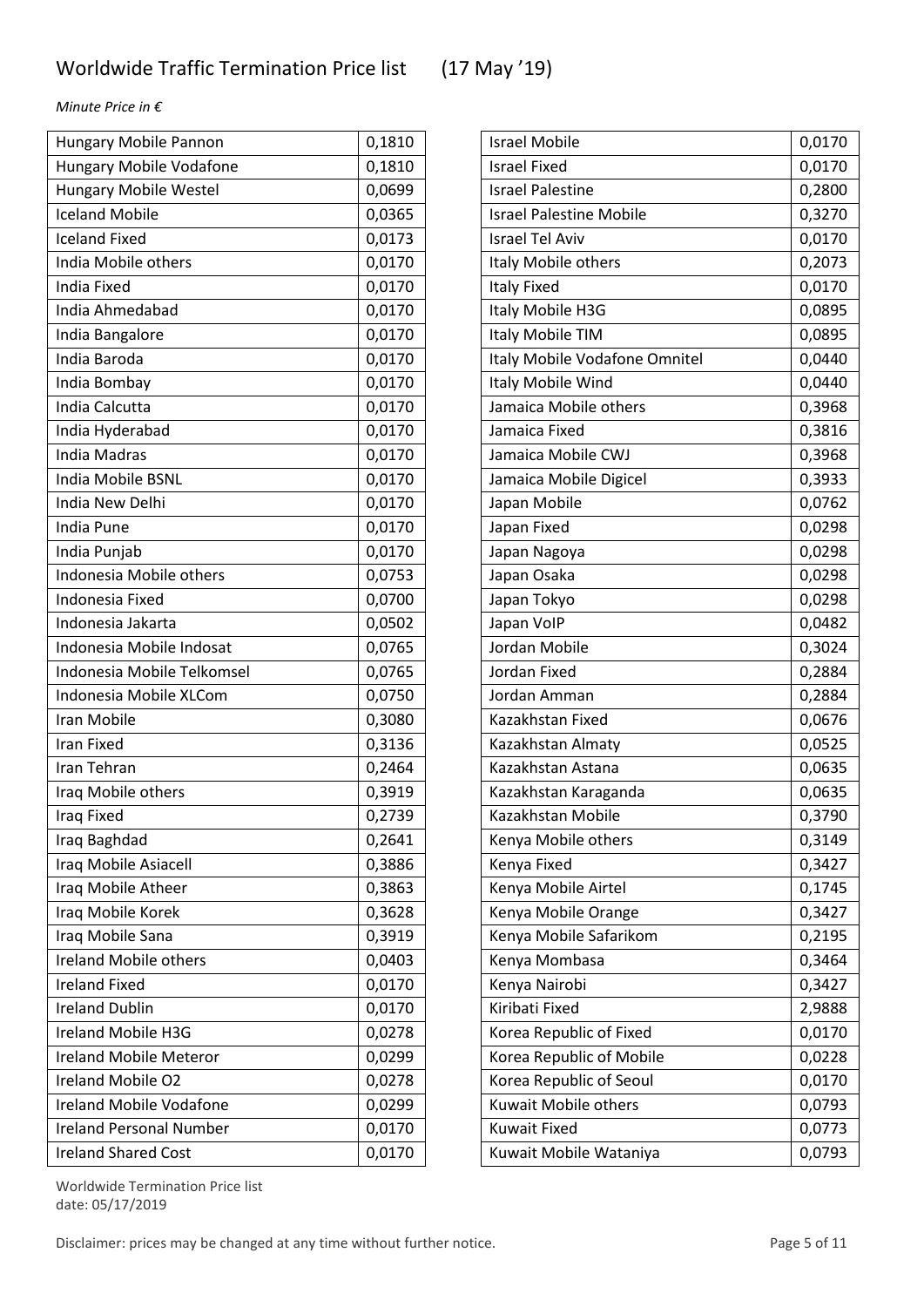| Kuwait Mobile Zain            | 0,0793 |
|-------------------------------|--------|
| Kyrgyzstan Fixed              | 0,2815 |
| Kyrgyzstan Mobile             | 0,3935 |
| Laos PDR Fixed                | 0,1455 |
| Laos PDR Mobile               | 0,1445 |
| Latvia Mobile others          | 0,6478 |
| Latvia Fixed                  | 0,3384 |
| Latvia Mobile LMT             | 0,6478 |
| Latvia Mobile Tele2           | 0,7613 |
| Latvia Riga                   | 1,0015 |
| Lebanon Mobile                | 0,3360 |
| Lebanon Fixed                 | 0,1696 |
| Lebanon Beirut                | 0,1696 |
| Lesotho Fixed                 | 0,8327 |
| Liberia Mobile others         | 0,8353 |
| Liberia Fixed                 | 0,8038 |
| Liberia Mobile Cellcom        | 0,7646 |
| Liberia Mobile Comium         | 0,7756 |
| Liberia Mobile MTN            | 0,6768 |
| Libya Fixed                   | 0,4927 |
| Libya Mobile                  | 0,5125 |
| Libya Mobile Al Hurra         | 0,5125 |
| Liechtenstein Mobile others   | 0,1308 |
| Liechtenstein Fixed           | 0,1263 |
| Liechtenstein Mobile Mobilkom | 0,1333 |
| Liechtenstein Mobile Orange   | 0,1333 |
| Liechtenstein Mobile Swisscom | 0,1333 |
| Liechtenstein Mobile Tele2    | 0,1308 |
| Lithuania Mobile others       | 0,2640 |
| Lithuania Fixed               | 0,3255 |
| Lithuania Mobile Bite         | 0,6377 |
| Lithuania Mobile Tele2        | 0,8298 |
| Luxembourg Mobile others      | 0,3675 |
| Luxembourg Fixed              | 0,3678 |
| Luxembourg Mobile LUX         | 0,3675 |
| Luxembourg Mobile Tango       | 0,3675 |
| Luxembourg Mobile VOX         | 0,3675 |
| Macao Fixed                   | 0,1595 |
| Macao Mobile                  | 0,1590 |
| Macedonia Fixed               | 0,2930 |
| Macedonia Mobile Cosmofon     | 0,6755 |
| Macedonia Mobile Nov          | 0,6862 |
| Macedonia Mobile Others       | 0,6862 |

| Madagascar Mobile others      | 1,2632 |
|-------------------------------|--------|
| Madagascar Fixed              | 1,0818 |
| Madagascar Mobile Madacom     | 1,0639 |
| Madagascar Mobile Orange      | 1,2632 |
| Madagascar Mobile Telma       | 1,2520 |
| Malawi Mobile                 | 0,6488 |
| Malawi Fixed                  | 0,5989 |
| Malawi Mobile Zain            | 0,6488 |
| Malaysia Mobile others        | 0,0263 |
| Malaysia Fixed                | 0,0275 |
| Malaysia Kuala Lumpur         | 0,0267 |
| Malaysia Mobile Celcom        | 0,0253 |
| Malaysia Mobile Digi          | 0,0253 |
| Malaysia Mobile Maxis         | 0,0253 |
| <b>Maldives Fixed</b>         | 1,4782 |
| Mali Mobile others            | 0,7122 |
| Mali Fixed                    | 0,3892 |
| Mali Bamako                   | 0,3890 |
| Mali Mobile Orange            | 0,6570 |
| Malta Mobile                  | 0,0318 |
| Malta Fixed                   | 0,0170 |
| Marianen eilanden Fixed       | 0,0762 |
| <b>Marshall Islands Fixed</b> | 0,4706 |
| Martinique                    | 0,0251 |
| Martinique Mobile Digicel     | 0,1358 |
| Martinique Mobile Orange      | 0,1589 |
| Martinique Mobile Others      | 0,2557 |
| Mauritania Fixed              | 1,0191 |
| Mauritania Mobile Chinguitel  | 0,9250 |
| Mauritania Mobile Mattel      | 1,1848 |
| Mauritania Mobile Mauritel    | 1,0168 |
| <b>Mauritius Fixed</b>        | 0,2128 |
| <b>Mauritius Mobile</b>       | 0,2128 |
| Mayotte Mobile                | 0,1048 |
| Mayotte Fixed                 | 0,0428 |
| <b>Mexico Mobile</b>          | 0,0268 |
| <b>Mexico Fixed</b>           | 0,0170 |
| Mexico Guadalajara            | 0,0170 |
| <b>Mexico Mexico City</b>     | 0,0170 |
| <b>Mexico Monterrey</b>       | 0,0170 |
| Micronesia Fixed              | 1,0132 |
| Moldavia Mobile others        | 0,4476 |
| Moldavia Fixed                | 0,5700 |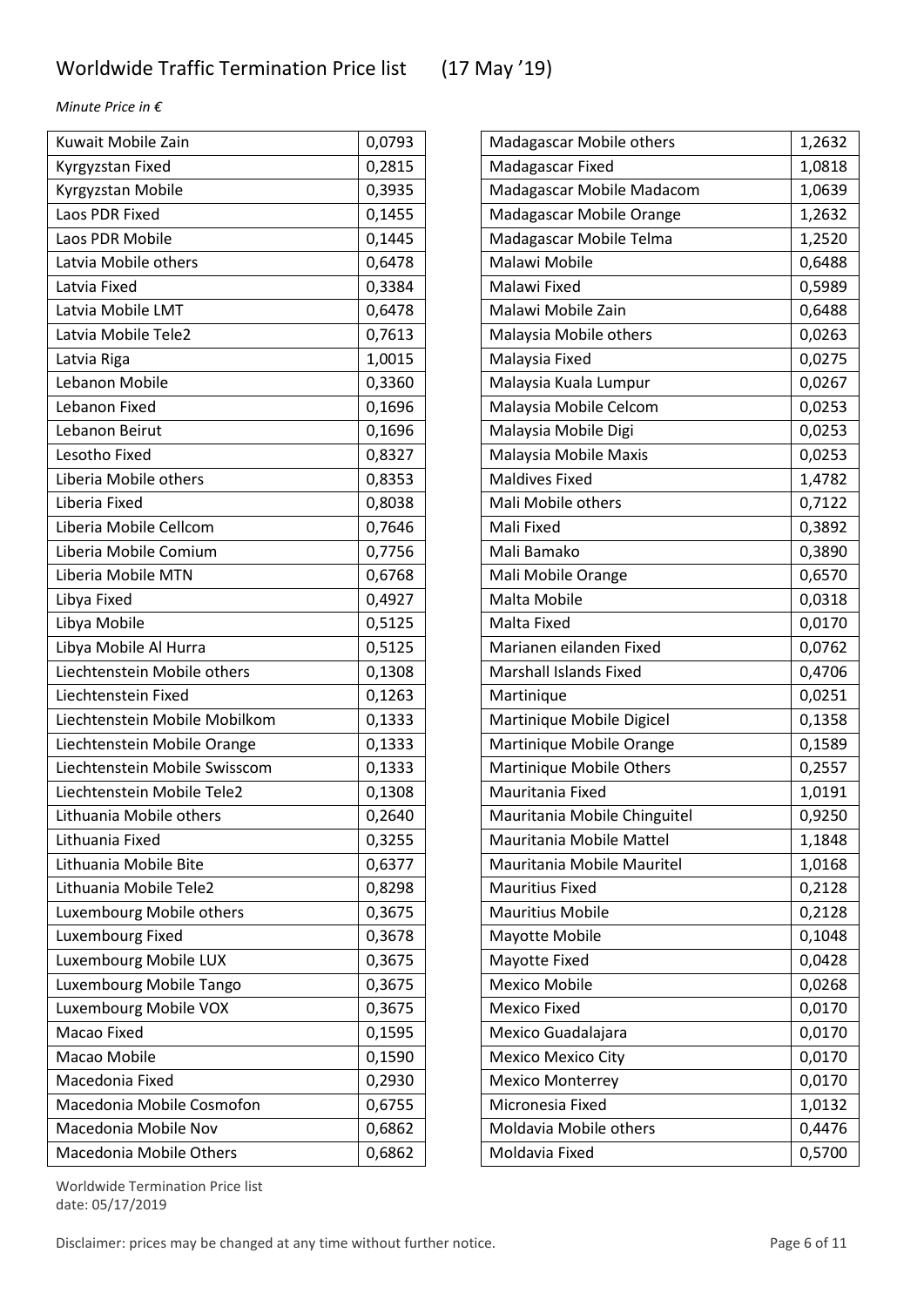| Moldova Mobile Moldcel                | 0,5214 |
|---------------------------------------|--------|
| Moldova Mobile Orange                 | 0,4165 |
| Monaco Mobile others                  | 0,5644 |
| Monaco Fixed                          | 0,1350 |
| <b>Monaco Mobile EX</b>               | 0,6335 |
| <b>Monaco Mobile KFOR</b>             | 0,8511 |
| Mongolia Fixed                        | 0,0345 |
| Mongolia Mobile                       | 0,0320 |
| Montenegro Mobile                     | 0,7953 |
| Montenegro Fixed                      | 0,3640 |
| <b>Montserrat Fixed</b>               | 0,4939 |
| Morocco Mobile others                 | 0,9313 |
| Morocco Fixed                         | 0,0320 |
| Morocco Mobile Globalstar             | 0,6719 |
| Morocco Mobile IAM                    | 0,9313 |
| Morocco Mobile Meditel                | 0,9183 |
| Morocco Mobile Wana                   | 0,9115 |
| Morocco OLO Meditel                   | 0,2923 |
| Morocco OLO Wana                      | 0,1814 |
| Morocco OLO Wana WLL                  | 0,6382 |
| Mozambique Mobile others              | 0,2181 |
| Mozambique Fixed                      | 0,0970 |
| Mozambique Maputo                     | 0,0970 |
| Mozambique Mobile Vodacom             | 0,5255 |
| Myanmar Fixed                         | 0,2613 |
| <b>Myanmar Mobile</b>                 | 0,2846 |
| Namibia Fixed                         | 0,1165 |
| Namibia Mobile                        | 0,1095 |
| Nauru Fixed                           | 4,0770 |
| Netherlands 085 & 088 Personal Number | 0,0170 |
| <b>Netherlands Mobile</b>             | 0,0800 |
| <b>Netherlands Fixed</b>              | 0,0170 |
| <b>Nepal Fixed</b>                    | 0,2800 |
| Nepal Kathmandu                       | 0,2800 |
| <b>Nepal Mobile</b>                   | 0,2777 |
| <b>Netherlands Antilles Fixed</b>     | 0,2486 |
| <b>Netherlands Antilles Mobile</b>    | 0,2351 |
| New Caledonia Fixed                   | 0,5236 |
| New Caledonia Mobile                  | 0,7101 |
| <b>New Zealand Mobile</b>             | 0,0672 |
| New Zealand Fixed                     | 0,0228 |
| <b>New Zealand Auckland</b>           | 0,0228 |
| New Zealand Wellington                | 0,0228 |

| Nicaragua Mobile others    | 0,4768 |
|----------------------------|--------|
| Nicaragua Fixed            | 0,2515 |
| Nicaragua Mobile Bellsouth | 0,4775 |
| Niger Fixed                | 0,4360 |
| Nigeria Mobile others      | 0,1911 |
| Nigeria Fixed              | 0,2005 |
| Nigeria Lagos              | 0,2010 |
| Nigeria Mobile Etisalat    | 0,1680 |
| Nigeria Mobile Globacom    | 0,1652 |
| Nigeria Mobile Mtel        | 0,1725 |
| Nigeria Mobile MTN         | 0,1635 |
| Nigeria Mobile Zain        | 0,1725 |
| Niger Mobile Celtel        | 0,4370 |
| <b>Niger Mobile Others</b> | 0,4370 |
| Niue Islands Fixed         | 2,3817 |
| North Korea Fixed          | 0,7193 |
| Norway Mobile others       | 0,0233 |
| Norway Fixed               | 0,0170 |
| Norway Mobile Netcom       | 0,0233 |
| Norway Mobile Tele2        | 0,0233 |
| Norway Mobile Telenor      | 0,0233 |
| <b>Oman Fixed</b>          | 0,2145 |
| <b>Oman Mobile</b>         | 0,5151 |
| Pakistan Mobile others     | 0,0909 |
| Pakistan Fixed             | 0,0958 |
| Pakistan Islamabad         | 0,0948 |
| Pakistan Karachi           | 0,0948 |
| Pakistan Lahore            | 0,0948 |
| Pakistan Mobile Mobilink   | 0,0896 |
| Palau Fixed                | 0,4800 |
| Palestine Fixed            | 0,2948 |
| <b>Palestine Mobile</b>    | 0,3579 |
| Panama Mobile              | 0,2057 |
| Panama Fixed               | 0,0393 |
| Papua New Guinea Fixed     | 1,8102 |
| Paraguay Mobile            | 0,1203 |
| Paraguay Fixed             | 0,0578 |
| Paraguay Asuncion          | 0,0521 |
| Peru Mobile others         | 0,0184 |
| Peru Fixed                 | 0,0170 |
| Peru Lima                  | 0,0170 |
| Peru Mobile Lima           | 0,0170 |
| Peru Rural                 | 0,0303 |

Worldwide Termination Price list date: 05/17/2019

Disclaimer: prices may be changed at any time without further notice. Page 7 of 11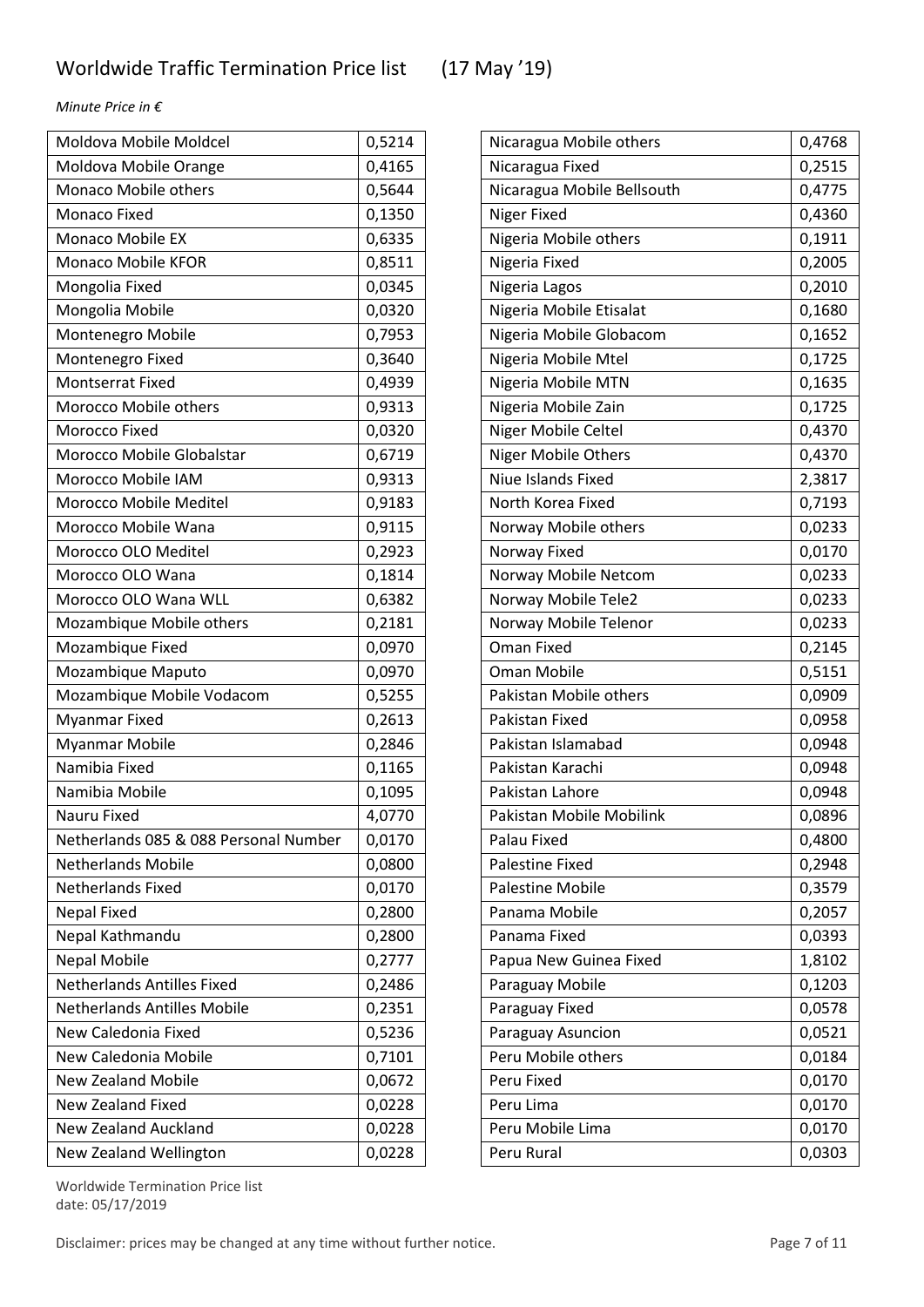| Philippines Mobile others    | 0,2392 |
|------------------------------|--------|
| Philippines Fixed            | 0,1849 |
| Philippines Cebu             | 0,1849 |
| Philippines Manila           | 0,1849 |
| Philippines Mobile Globe     | 0,2173 |
| Philippines Mobile Smart     | 0,2464 |
| <b>Poland Mobile others</b>  | 0,3066 |
| <b>Poland Fixed</b>          | 0,0218 |
| <b>Poland Gdansk</b>         | 0,0493 |
| <b>Poland Katowice</b>       | 0,0218 |
| <b>Poland Krakow</b>         | 0,0493 |
| <b>Poland Mobile Era</b>     | 0,0400 |
| Poland Mobile Idea           | 0,0394 |
| Poland Mobile Play           | 0,0468 |
| <b>Poland Mobile Plus</b>    | 0,0468 |
| Poland Warsaw                | 0,0250 |
| Portugal Mobile others       | 0,0582 |
| Portugal Fixed               | 0,0170 |
| <b>Portugal Azores</b>       | 0,0175 |
| Portugal Lisbon              | 0,0170 |
| Portugal Madeira             | 0,0175 |
| Portugal Mobile Optimus      | 0,0393 |
| Portugal Mobile TMN          | 0,0719 |
| Portugal Mobile Vodafone     | 0,0393 |
| Puerto Rico Fixed            | 0,0170 |
| <b>Qatar Mobile</b>          | 0,3192 |
| <b>Qatar Fixed</b>           | 0,3055 |
| <b>Reunion Fixed</b>         | 0,0428 |
| <b>Reunion Mobile Orange</b> | 0,2113 |
| <b>Reunion Mobile Others</b> | 0,1048 |
| <b>Reunion Mobile SRR</b>    | 0,1373 |
| Romania Mobile others        | 0,0250 |
| Romania Fixed                | 0,0170 |
| Romania Bucharest            | 0,0170 |
| Romania Mobile Cosmorom      | 0,0296 |
| Romania Mobile Mobifon       | 0,0288 |
| Romania Mobile Orange        | 0,0288 |
| Romania Mobile Telemobil     | 0,0267 |
| Romania OLO                  | 0,0170 |
| Romania Personal             | 0,0170 |
| Russia Mobile others         | 0,3788 |
| Russia Fixed                 | 0,0470 |
| Russia Area 1                | 0,0562 |

| Russia Mobile Beeline        | 0,3158 |
|------------------------------|--------|
| Russia Mobile Megafon        | 0,3373 |
| <b>Russia Mobile MTS</b>     | 0,2650 |
| Russia Moscow                | 0,0232 |
| Russia Overlay               | 0,0538 |
| Russia Rural                 | 0,0567 |
| Russia St Petersburg         | 0,0470 |
| <b>Rwanda Mobile</b>         | 0,5331 |
| Rwanda Fixed                 | 0,5506 |
| Samoa American Fixed         | 0,1035 |
| Samoa Western Fixed          | 2,1140 |
| San Marino Fixed             | 0,0399 |
| San Marino Mobile            | 0,0457 |
| Sao Tome and Principe Fixed  | 2,0703 |
| Saudi Arabia Mobile others   | 0,2352 |
| Saudi Arabia Fixed           | 0,1659 |
| Saudi Arabia Jeddah          | 0,1659 |
| Saudi Arabia Mekkah          | 0,1659 |
| Saudi Arabia Mobile Mobily   | 0,2145 |
| Saudi Arabia Mobile STC      | 0,2157 |
| Saudi Arabia Mobile Zain     | 0,2157 |
| Saudi Arabia Riyadh          | 0,1625 |
| Senegal Mobile others        | 0,9004 |
| Senegal Fixed                | 0,4178 |
| Senegal Dakar                | 0,4128 |
| Senegal Mobile Orange        | 0,6607 |
| Senegal Mobile Sentel        | 0,8740 |
| Serbia Mobile                | 0,6998 |
| Serbia Fixed                 | 0,3057 |
| Serbia Belgrade              | 0,3057 |
| Serbia Ipkonet               | 0,3057 |
| Serbia Kosovo                | 0,2916 |
| Serbia Mobile Telenor        | 0,6839 |
| Serbia Mobile Vip            | 0,7649 |
| Seychelles Fixed             | 1,1983 |
| Sierra Leone Mobile others   | 0,8273 |
| Sierra Leone Fixed           | 0,8134 |
| Sierra Leone Mobile Africel  | 0,8735 |
| Sierra Leone Mobile Celtel   | 0,7705 |
| Sierra Leone Mobile Commium  | 0,8735 |
| Sierra Leone Mobile Datatel  | 0,8067 |
| Sierra Leone Mobile Millicom | 0,8735 |
| <b>SIP Termination</b>       | 0,0050 |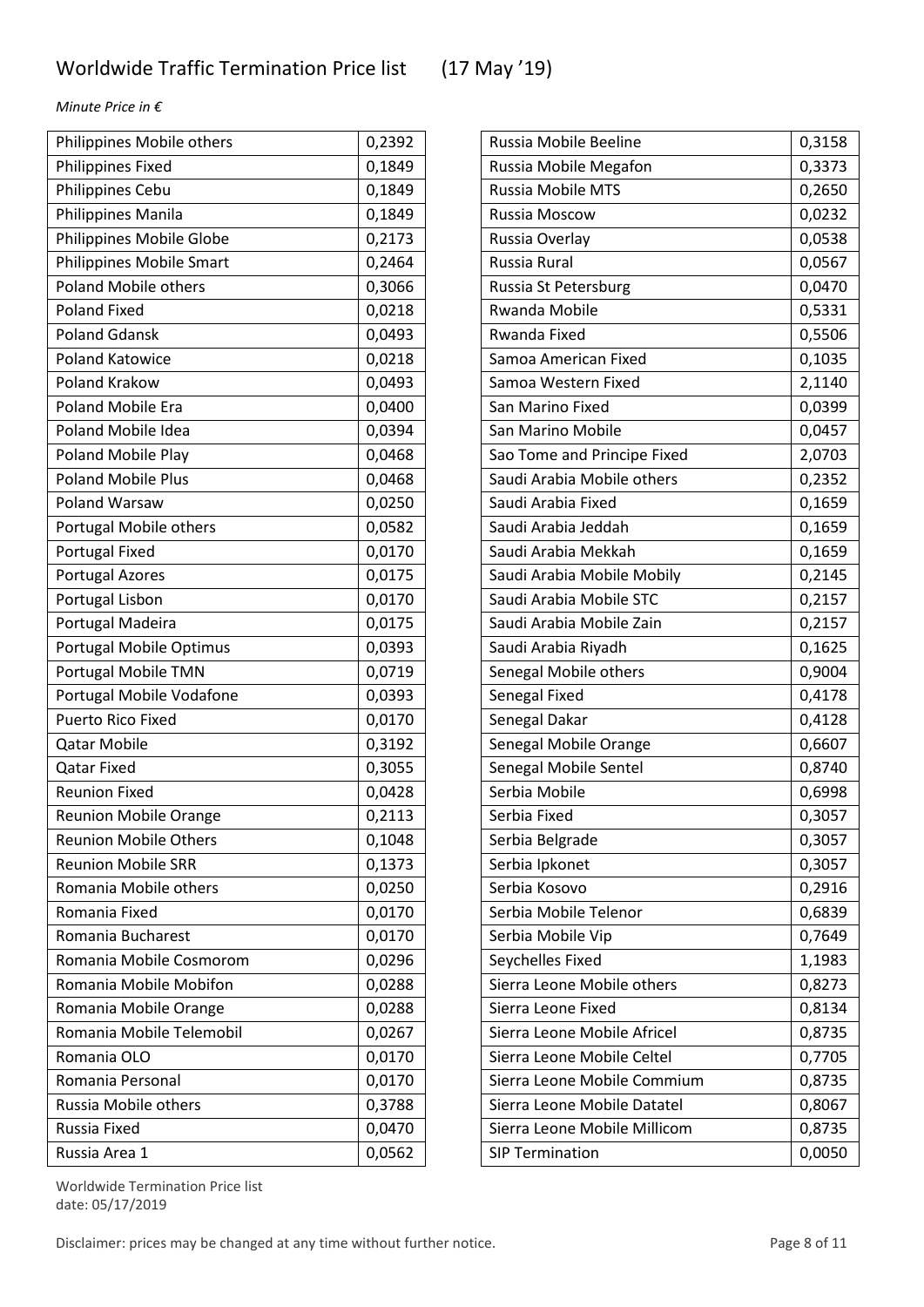| <b>Singapore Mobile</b>            | 0,0170 |
|------------------------------------|--------|
| Singapore Fixed                    | 0,0170 |
| Slovakia Fixed                     | 0,0170 |
| Slovakia Bratislava                | 0,0170 |
| Slovakia Mobile EuroTel            | 0,0478 |
| Slovakia Mobile Orange             | 0,0500 |
| Slovakia Mobile Others             | 0,0531 |
| Slovenia Mobile others             | 0,3213 |
| Slovenia Fixed                     | 0,2834 |
| Slovenia Mobile IPKO               | 0,8537 |
| Slovenia Mobile Mobitel            | 0,7513 |
| Slovenia Mobile SI                 | 0,2406 |
| Solomon Islands Fixed              | 2,4468 |
| Somalia Fixed                      | 0,6878 |
| Somalia Mobile                     | 0,8095 |
| South Africa Mobile others         | 0,3085 |
| South Africa Fixed                 | 0,2464 |
| South Africa Cape Town             | 0,2464 |
| South Africa Johannesburg          | 0,2464 |
| South Africa Mobile CellC          | 0,3808 |
| South Africa Mobile MTN            | 0,3472 |
| South Africa Mobile Vodacom        | 0,3085 |
| South Sudan                        | 0,6035 |
| South Sudan Mobile                 | 0,7727 |
| Spain Mobile others                | 0,0457 |
| Spain Fixed                        | 0,0170 |
| Spain Mobile Euskatel              | 0,0457 |
| Spain Mobile Orange                | 0,0457 |
| Spain Mobile Telefonica            | 0,0457 |
| Spain Mobile Vodafone              | 0,0457 |
| Spain Mobile Xfera                 | 0,0413 |
| Spain Personal Number              | 0,6353 |
| Spain Shared Cost                  | 1,1935 |
| Sri Lanka Mobile others            | 0,2865 |
| Sri Lanka Fixed                    | 0,3024 |
| Sri Lanka Mobile Bharti            | 0,2830 |
| Sri Lanka Mobile Mobitel           | 0,2782 |
| Sri Lanka Mobile MTN               | 0,2755 |
| St Helena Fixed                    | 3,4788 |
| St Kitts and Nevis Fixed           | 0,3821 |
| <b>St Lucia Fixed</b>              | 0,3442 |
| St Pierre and Miquelon Fixed       | 0,4515 |
| <b>St Vincent Grenadines Fixed</b> | 0,4070 |

| <b>Sudan Fixed</b>                 | 0,2732 |
|------------------------------------|--------|
| <b>Sudan Mobile MTN</b>            | 0,2848 |
| <b>Sudan Mobile Others</b>         | 0,2553 |
| Sudan Mobile Zain                  | 0,2613 |
| <b>Suriname Mobile</b>             | 0,6639 |
| Suriname Fixed                     | 0,3833 |
| <b>Swaziland Fixed</b>             | 0,0615 |
| <b>Swaziland Mobile</b>            | 0,3297 |
| Sweden Mobile others               | 0,0218 |
| Sweden Fixed                       | 0,0170 |
| Sweden Freephone                   | 0,0170 |
| Sweden Mobile Comviq               | 0,0239 |
| Sweden Mobile Hi3G                 | 0,0228 |
| Sweden Mobile Telenor              | 0,0239 |
| Sweden Mobile Telia                | 0,0228 |
| <b>Sweden Shared Cost</b>          | 0,0170 |
| <b>Switzerland Mobile others</b>   | 0,0350 |
| <b>Switzerland Fixed</b>           | 0,0280 |
| <b>Switzerland Basel</b>           | 0,0280 |
| Switzerland Bern                   | 0,0280 |
| <b>Switzerland Geneva</b>          | 0,0280 |
| <b>Switzerland Lausanne</b>        | 0,0280 |
| <b>Switzerland Lucerne</b>         | 0,0280 |
| <b>Switzerland Mobile Orange</b>   | 0,2832 |
| <b>Switzerland Mobile Sunrise</b>  | 0,6354 |
| <b>Switzerland Mobile Swisscom</b> | 0,6943 |
| <b>Switzerland Shared Cost</b>     | 0,0332 |
| <b>Switzerland Tessin</b>          | 0,0280 |
| <b>Switzerland Zurich</b>          | 0,0325 |
| Syria Mobile                       | 0,3965 |
| Syria Fixed                        | 0,3740 |
| <b>Taiwan Mobile</b>               | 0,1664 |
| Taiwan Fixed                       | 0,0204 |
| Taiwan Taipei                      | 0,0202 |
| Tajikistan Fixed                   | 0,2345 |
| Tajikistan Mobile                  | 0,2696 |
| Tanzania Mobile others             | 0,6478 |
| Tanzania Fixed                     | 0,5765 |
| Tanzania Dar es Salaam             | 0,5765 |
| Tanzania Mobile Celtel             | 0,5666 |
| Tanzania Mobile Tigo               | 0,5666 |
| Tanzania Mobile Vodacom            | 0,5666 |
| <b>Thailand Mobile</b>             | 0,0448 |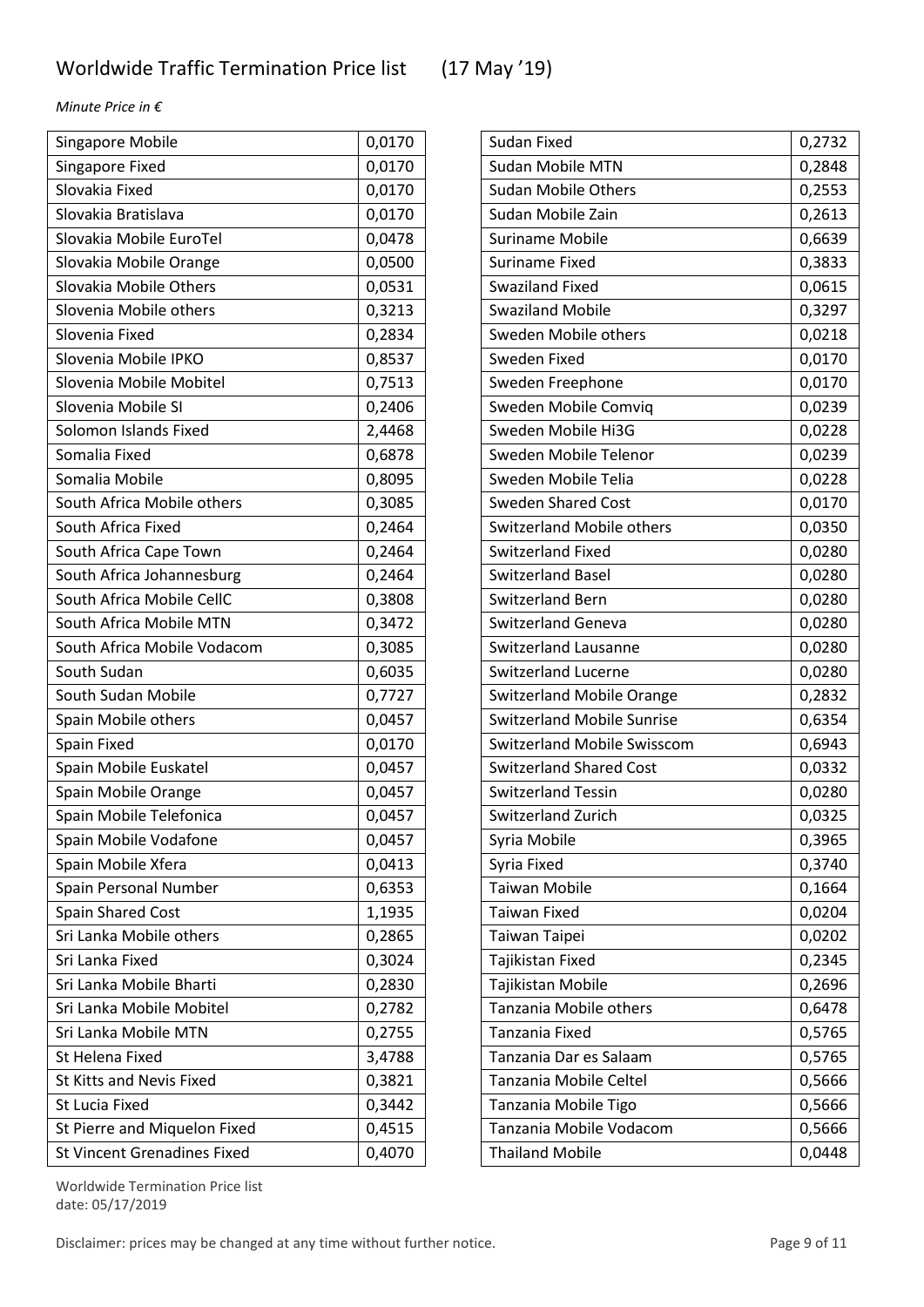| <b>Thailand Fixed</b>              | 0,0522 |
|------------------------------------|--------|
| <b>Thailand Bangkok</b>            | 0,0522 |
| Togo Mobile others                 | 0,5518 |
| <b>Togo Fixed</b>                  | 0,5965 |
| <b>Togo Mobile Telecell</b>        | 0,6988 |
| <b>Togo Mobile Togocell</b>        | 0,5518 |
| <b>Tokelau Fixed</b>               | 4,6056 |
| <b>Tonga Fixed</b>                 | 2,2508 |
| <b>Trinidad and Tobago Fixed</b>   | 0,2022 |
| Tunisia Mobile others              | 1,4894 |
| <b>Tunisia Fixed</b>               | 1,3371 |
| Tunisia Mobile Orange              | 1,4558 |
| Tunisia Mobile Tunisiana           | 1,3214 |
| <b>Tunisia Tunis</b>               | 1,3371 |
| <b>Turkey Mobile others</b>        | 0,2710 |
| <b>Turkey Fixed</b>                | 0,0655 |
| <b>Turkey Adana</b>                | 0,0594 |
| <b>Turkey Ankara</b>               | 0,0596 |
| Turkey Antalya                     | 0,0590 |
| Turkey Istanbul                    | 0,0593 |
| <b>Turkey Izmir</b>                | 0,0590 |
| <b>Turkey Mobile AVEA</b>          | 0,3458 |
| <b>Turkey Mobile Globalstar</b>    | 0,1825 |
| <b>Turkey Mobile KKTurkcell</b>    | 0,2106 |
| <b>Turkey Mobile North Cyprus</b>  | 0,1856 |
| <b>Turkey Mobile Telsim</b>        | 0,3387 |
| <b>Turkey Mobile Turkcell</b>      | 0,3458 |
| <b>Turkey Northern Cyprus</b>      | 0,0655 |
| Turkmenistan Fixed                 | 0,1953 |
| <b>Turks and Caicos Fixed</b>      | 0,4144 |
| <b>Turks and Caicos Mobile</b>     | 0,3975 |
| <b>Tuvalu Fixed</b>                | 2,1764 |
| <b>UAE Fixed</b>                   | 0,2945 |
| United Arab Emirates Abu Dhabi     | 0,2945 |
| <b>United Arab Emirates Dubai</b>  | 0,2945 |
| United Arab Emirates Mobile du     | 0,2822 |
| United Arab Emirates Mobile Others | 0,2822 |
| Uganda Mobile others               | 0,5539 |
| <b>Uganda Fixed</b>                | 0,6719 |
| Uganda Kampala                     | 0,6719 |
| Uganda Mobile Celtel               | 0,5539 |
| <b>Uganda Mobile MTN</b>           | 0,6274 |
| Uganda Mobile Airtel               | 0,5539 |

| Uganda OLO                               | 0,6719 |
|------------------------------------------|--------|
| <b>Ukraine Mobile others</b>             | 0,4114 |
| <b>Ukraine Fixed</b>                     | 0,2778 |
| <b>Ukraine Dnespropetrovsk</b>           | 0,2778 |
| Ukraine Kharkiv                          | 0,2778 |
| <b>Ukraine Kiev</b>                      | 0,2818 |
| Ukraine Lviv                             | 0,2778 |
| <b>Ukraine Mobile Astelit</b>            | 0,4345 |
| Ukraine Mobile Golden Telecom            | 0,4114 |
| Ukraine Mobile Kylvstar                  | 0,4076 |
| <b>Ukraine Mobile UMC</b>                | 0,3812 |
| <b>Ukraine Mobile Wellcom</b>            | 0,4076 |
| Ukraine Odessa                           | 0,2778 |
| United Kingdom Freephone                 | 0,0170 |
| United Kingdom Mobile others             | 0,0260 |
| United Kingdom Shared Cost               | 0,0951 |
| United Kingdom Fixed                     | 0,0170 |
| United Kingdom Mobile H3G                | 0,0210 |
| United Kingdom Mobile O2                 | 0,0210 |
| United Kingdom Mobile Orange             | 0,0208 |
| United Kingdom Mobile T-Mobile           | 0,0210 |
| United Kingdom Mobile Vodafone           | 0,0208 |
| United Kingdom Personal Number           | 0,6378 |
| <b>Uruguay Mobile</b>                    | 0,2936 |
| <b>Uruguay Fixed</b>                     | 0,1053 |
| Uruguay Montevideo                       | 0,0719 |
| <b>United States of America Fixed</b>    | 0,0170 |
| United States of America Alaska          | 0,0508 |
| United States of America Hawaii          | 0,0170 |
| United States of America New York (City) | 0,0170 |
| United States of America Toll Free       | 0,0170 |
| Uzbekistan Fixed                         | 0,1949 |
| Uzbekistan Mobile                        | 0,1949 |
| Vanuatu Fixed                            | 1,9823 |
| Venezuela Mobile others                  | 0,1013 |
| Venezuela Fixed                          | 0,0263 |
| Venezuela Caracas                        | 0,0280 |
| Venezuela Mobile Digicell                | 0,1634 |
| Venezuela Mobile Movilnet                | 0,0676 |
| Venezuela Mobile Telcel                  | 0,1837 |
| Vietnam Mobile others                    | 0,1213 |
| Vietnam Fixed                            | 0,1218 |
| Vietnam Hanoi                            | 0,1210 |

Worldwide Termination Price list date: 05/17/2019

Disclaimer: prices may be changed at any time without further notice. Page 10 of 11